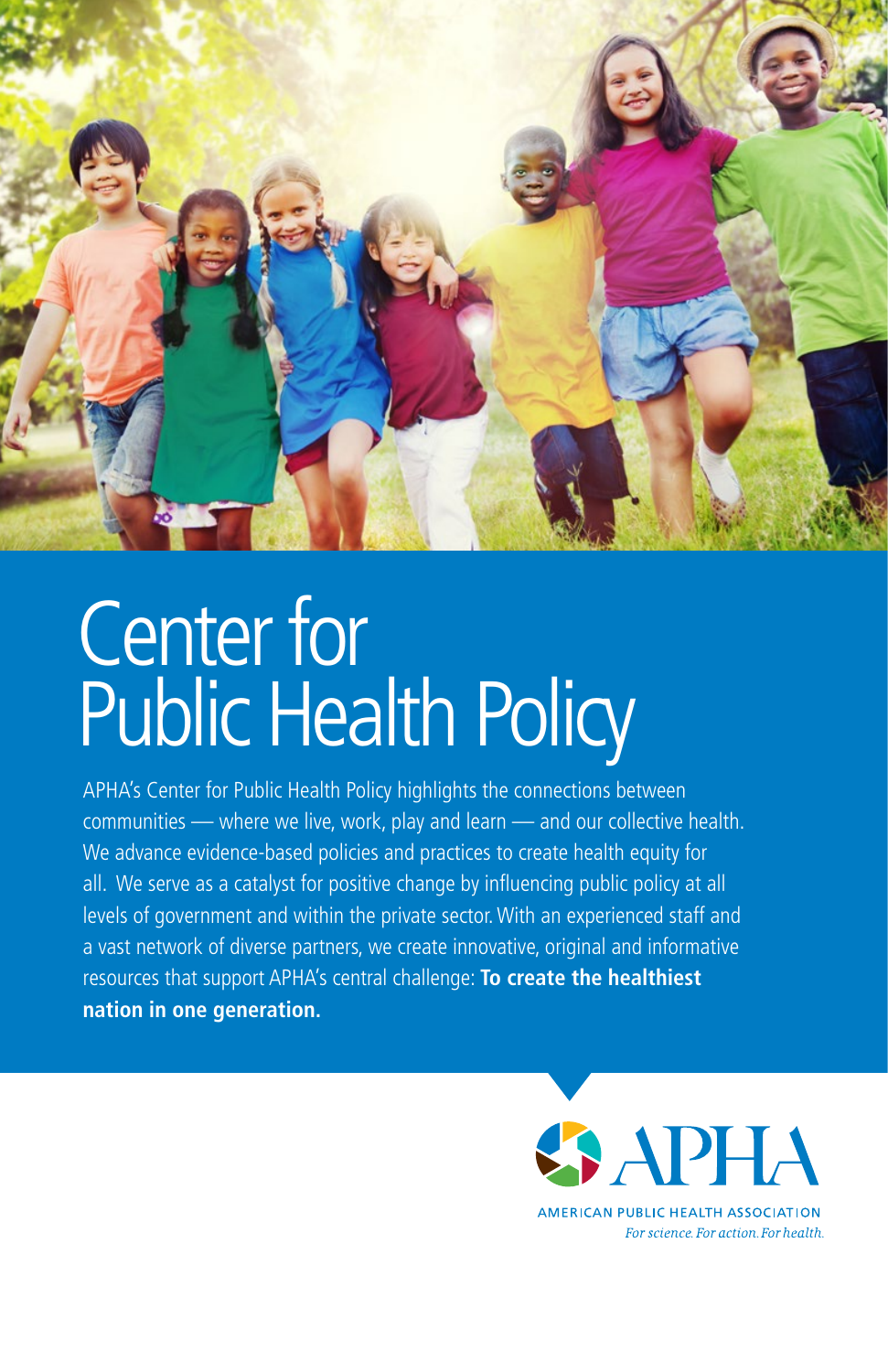# **Center for Public Health Policy**

*Highlighting the connections between where we live, work, play and learn, and our collective health* 

> learn more about our work, contact us at [phpolicycenter@apha.org](mailto:phpolicycenter@apha.org).

### **What We Do**

We focus on the following core priorities:



**HEALTH EQUITY:** We advance evidencebased strategies to create conditions that give *everyone* the opportunity to attain their highest level of health.

 and health disparities. **HEALTH IN ALL POLICIES:** We leverage and promote multi-sector partnerships and health in all policies to address the roots of poor health



**ENVIRONMENTAL HEALTH:** We promote chemical, air and water safety and work diligently to build partnerships that advance the field of environmental health.



**ENVIRONMENTAL JUSTICE:** We lead efforts to create environmental justice across places and provide a voice for environmental health practitioners.



#### HEALTHY COMMUNITY DESIGN: We

promote healthy communities through safe and equitable transportation and land-use planning and affordable, and healthy housing.



**CLIMATE CHANGE:** We are a leading voice on the public health impacts of climate change and spearheaded the *Year of Climate Change and Health*.



 $\cdot$  HEALTH SYSTEMS TRANSFORMATION: We promote the right to health care for all and support integration of public and health care to improve population health.



## **Tools for a Healthy Future**

We bring together research and analytical public health expertise to infuse the public health field with expert materials and resources including:

- • Webinars
- • Factsheets
- • Issue briefs and reports
- • Guidebooks
- • Partnership and coalition building
- • Trainings

We draw on the latest science and best practices to develop quality products, which are regularly sent to key policymakers, thought leaders and to our public health colleagues in the field and on the front lines to promote healthy communities across the country.